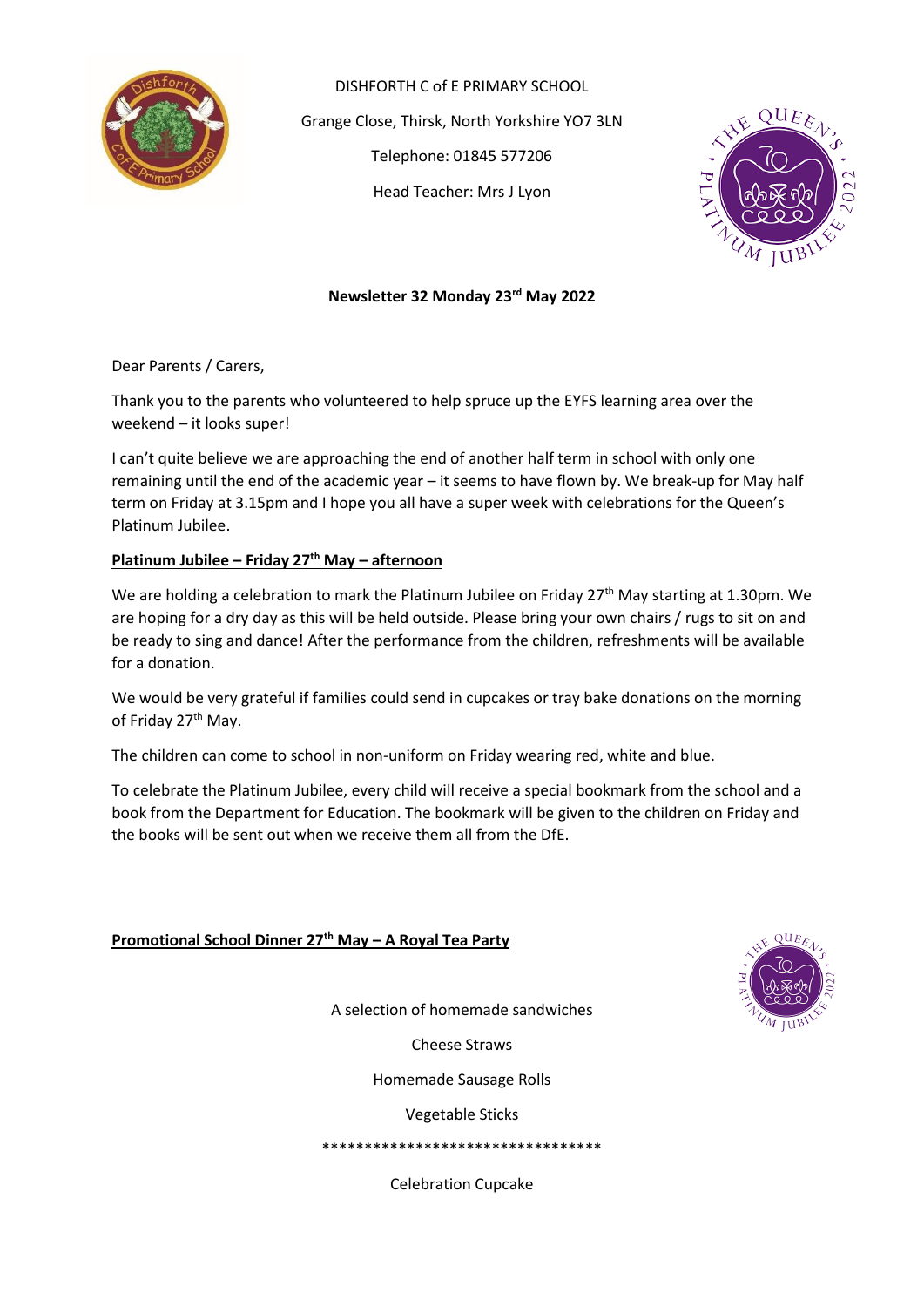## **Class News:**

Every week the classes will share the highlights of what they have been learning about with our families:

**EYFS –** This week we have continued to read our story, How to Find a Fruit Bat. We have made maps of the tropical island, explored floating and sinking, and have made our own boats. In forest schools we played a game of birds and worms and went on a mini beast hunt. We have started to learn about the Queen and her jubilee. We have learnt what a portrait is and made portraits of the Queen.

**Class 1 –** This week we have paid particular attention to Grammar, Punctuation, Spelling and Vocabulary. In forest schools we took part in a scavenger hunt and used potato peelers to turn sticks into magic wands. We have started to learn about the Queen and the different things that have happened during her reign. We have learnt what was popular in the UK during the 90s and the 00s.

**Class 2 –** This week in Class 2 we have enjoyed getting to know our short production for the Queen's Jubilee. We have been dancing, singing and learning instruments in order to celebrate the occasion. Also this week we have continued reading our class text The Abominables. We have answered questions on chapter 4 and written a prediction about what we think will happen in chapter 5. In maths we have looked at fractions and decimals. In particular, looking at fractions of amounts. In science we have continued to analyse how our radish plants are growing and in topic we have studied specific, famous volcanoes.

**Class 3 –** This week Class Three have begun practising some of their play, ready for next half term. They have also been enjoying creating their own dance routines in PE. On Thursday, we had a visit from the Yorkshire Dale Trust. All children went out in small groups to examine fresh water vertebrates and various models of rivers. They took part in different workshops throughout the day, practising a range of skills and learning more about the water cycle, physical aspects of rivers, flooding and natural processes. In literacy, the children have been looking at using cohesive devices. In maths, they have recapped place value and begun mathematical investigations.

### **Class 1 Parents**

Parents of children in Class 1 can meet Mrs Edwards at 3.15pm either today or tomorrow as Mrs Edwards is in school getting to know the children and having a handover from Miss Paterson.

## **Yorkshire Dales River Trust – Class 3**

On Thursday, Class 3 had a visit from Yorkshire Dales River Trust. They had the opportunity to participate in a variety of workshops, including analysing vertebrates in fresh water and using models to examine the physical features of a river. The children had a lot of fun and could tell adults about the different species they had found. A brilliant experience! Well done for listening carefully to the instructors and being respectful to all of the equipment. You set a fantastic example for the school.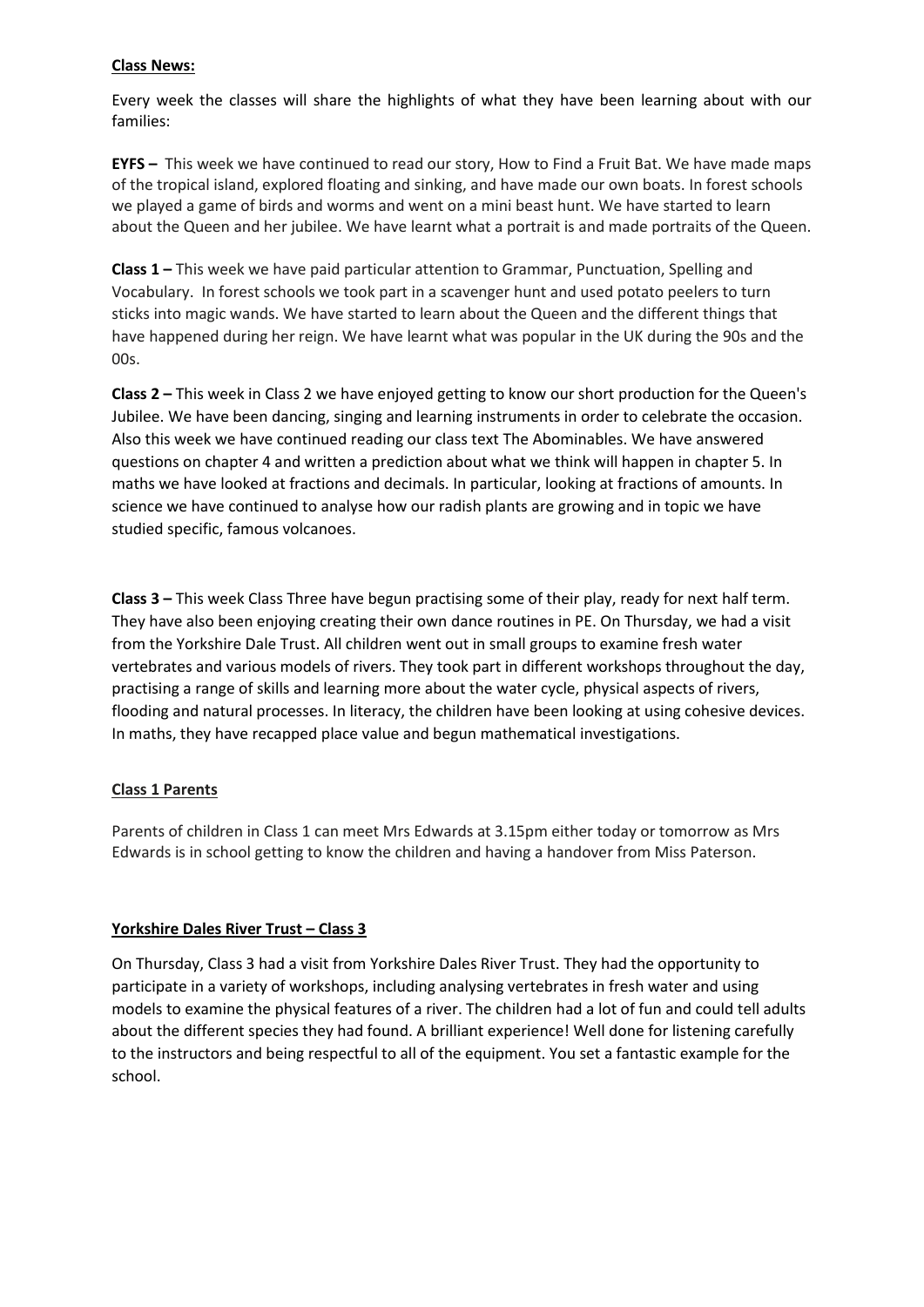





## **Friends of Dishforth CE Primary**

## **Auction of Promises**

A letter regarding the Silent Auction of Promises will be sent out to families this week. A huge thank you to Friends of Dishforth for organising this and also a huge thank you to all the kind businesses, parents and children who have donated lots for the auction. The bids need to be returned to the school office by 3.30pm on the 17<sup>th</sup> June in a sealed envelope titled 'Auction of Promises'.



## **RETURN OF ICE LOLLY FRIDAYS**

Starting after half term on Fridays we will be selling ice lollies at 50p in the playground at collection time.

Please note if the forecast is not Lolly friendly or we do not have volunteers available, we may move it to a Thursday, but we will keep you updated!

If you have the time to volunteer and help sell these lollies, please let the office or Sarah Lynch know. We simply help each other collect up our children and sell the lollies together.

### **Gift in Kind**

We would love to make our School more colourful and introduce some new plants. To help us, **Dishforth Nursery Gardens** have kindly offered to introduce a 'gift in kind' at the till point. This means, customers will be asked if they would like to pay an extra £1 to support the School. Please visit yourself and encourage others to pop down to Dishforth Nursery Gardens to buy plants locally and contribute to making our School a more colourful and beautiful environment.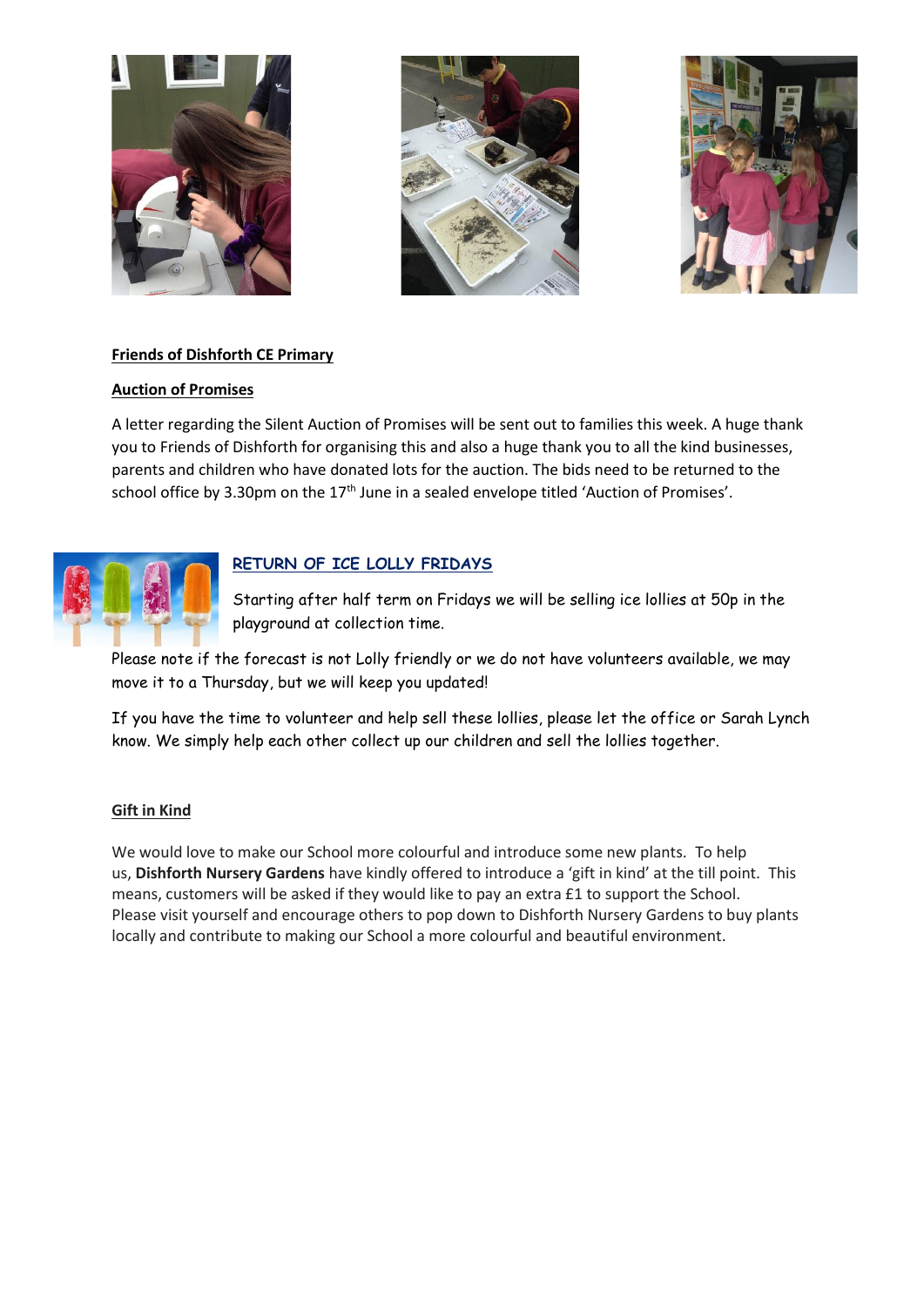### **AWARDS**

### **Celebration Assembly**

On Friday, we had our Celebration Assembly. This week the following children were given our weekly awards;



### **Ribbons**

**EYFS** – This week the ribbon goes to someone who is making super progress in reading all the Set 1 Read Write Inc. Well done, Oliver!

**Class 1 -** This week the ribbon goes to all of Year 2 for their resilience, dedication and perseverance during the SATS this week. Well done Year 2! Charlie, Felicia, Molly, Bibi, Lara, Holly, Xander, Amelia, Alex S, Harriet, Bobby, Alex R, Isabelle, Will and Katie.

**Class 2 –** This week the ribbon in Class 2 goes to someone who has shown a real growth mindset and an attitude to learning that is a real example to others. It has been commented on by other members of staff the way that this person challenges themselves in every lesson. Well done to Sophie M!

**Class 3** – The person getting the ribbon this week is someone that has worked extremely hard in their maths this week when recapping place value. Well done, Belle!

### **Values in Action**

This week our Values Award goes to someone for demonstrating our school values of compassion and respect.

This person has been nominated because she treats people very well and is always kind.

The award goes to Phoebe who was nominated by Molly.

Well done, Phoebe!

Kind regards,

J M Lyon - Head Teacher